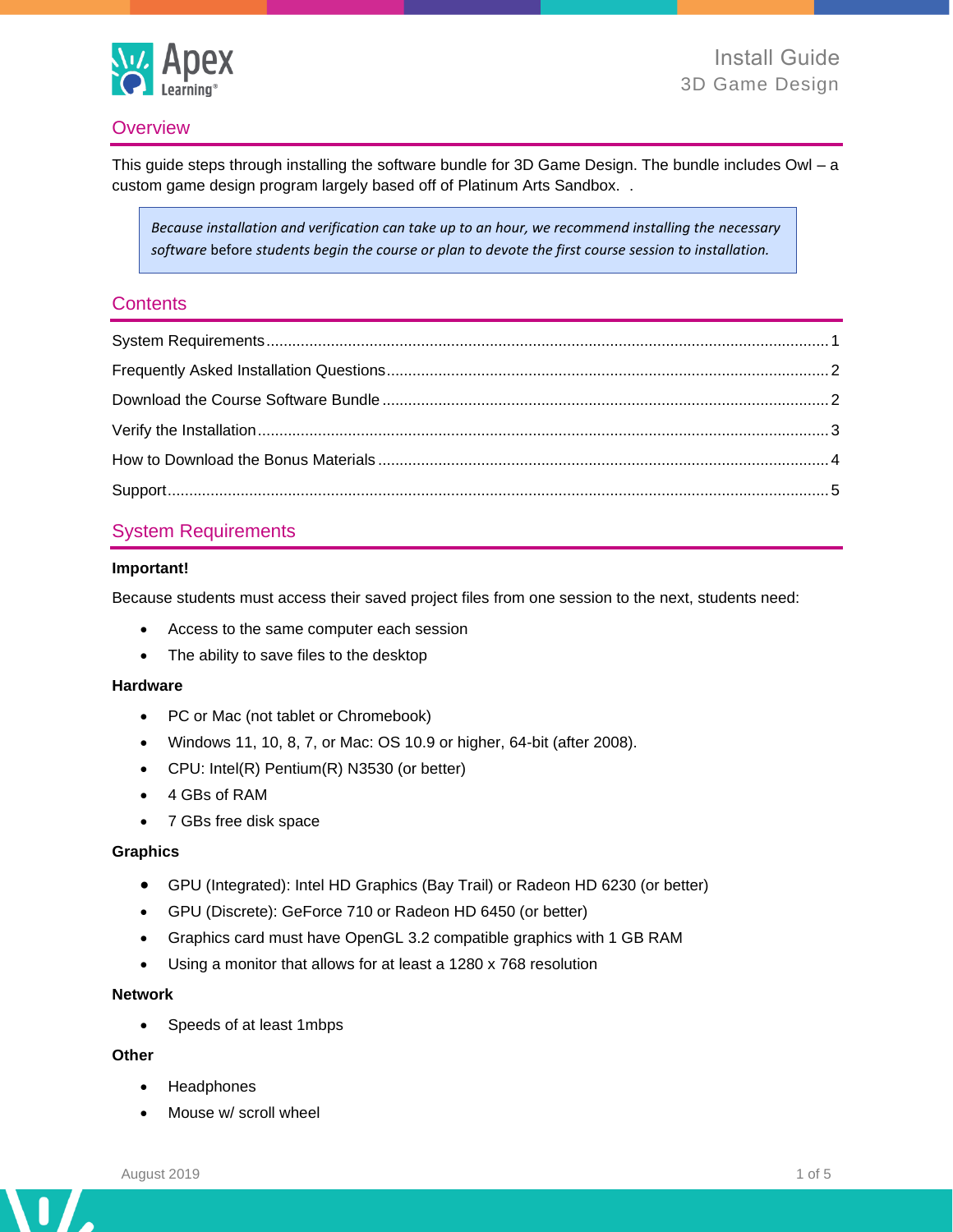## <span id="page-1-0"></span>Frequently Asked Installation Questions

#### How long will it take to complete the installation?

The installation process for the 3D Game Design software can take up to an hour, depending on the internet connection.

#### What if the student won't have the same computer every day?

The software bundle needs to be installed on all computers the student may use. Additionally, student projects will need to be moved from the last computer they worked with to the new computer each time.

What if students want to work on their projects from another computer? / How can students ensure they have access to their project files?

<span id="page-1-1"></span>Contact Apex Learning support. We will work with you to find a suitable method of moving projects between computers.

### What if we need to save student work on Google Drive, OneDrive, or a network storage location?

Contact Apex Learning support. For this course, saving student project files in an alternative location is possible and a workable option in the case that each student can't have a dedicated computer for the course. With that said, we'll want to walk you through all the files that will need to be saved on the network storage, or cloud storage, location in order for the student to be able to work properly.

### Download the Course Software Bundle

Students can download the software bundle from the first page of the course (Unit 1 Overview).

If an administrator needs to install the software, follow these steps.

- 1. Download OWL and the rest of the course software:
	- o PC installer:<https://downloads.apexlearning.com/3D1/3D1-Course-10.1.3.exe>
	- o MAC installer: [https://downloads.apexlearning.com/3D1/3D\\_Game\\_Design.dmg](https://downloads.apexlearning.com/3D1/3D_Game_Design.dmg)
- 2. Install the OWL software on the computer the student will be using.
	- a. Run the installer once the download completes
	- b. Once the installer window appears, click the *Next* button
	- c. In the following window, click *Next* to begin the installation process
	- d. Close the "Successful Install" Dialog
- 3. Verify content
	- a. Navigate to the *Apex Learning > 3D Game Design 1 > Project 1* folder on the Desktop. If using Windows 11 your *Apex Learning* folder may be saved under *C:\Users\User Name\Desktop*
	- b. Validate that you see the following files & folders: *Troubleshooting Files*, *My Game.owl*, *Playground.owl*

Launch OWL by double clicking the *My Game.owl* file.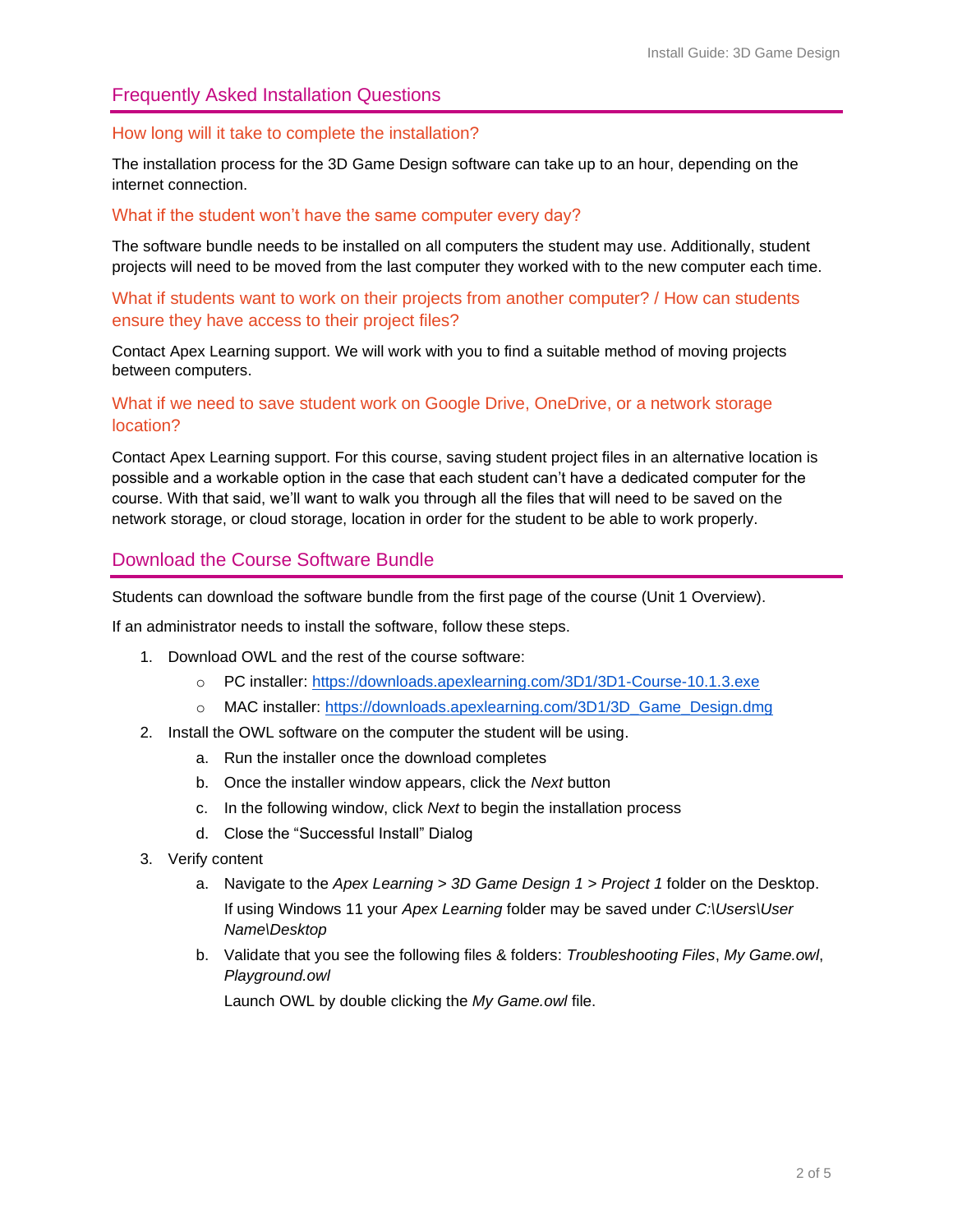| $\overline{\phantom{a}}$   Project 1                                                                                                                                                                                           |                                                                                                    |                                                            |                           |                  |  | - | $\Box$ | $\times$  |
|--------------------------------------------------------------------------------------------------------------------------------------------------------------------------------------------------------------------------------|----------------------------------------------------------------------------------------------------|------------------------------------------------------------|---------------------------|------------------|--|---|--------|-----------|
| File<br>Home<br>Share                                                                                                                                                                                                          | View                                                                                               |                                                            |                           |                  |  |   |        | $\vee$ 0  |
| <b>、个</b><br>$\rightarrow$<br>$\leftarrow$                                                                                                                                                                                     | > This PC > Desktop > Apex Learning > 3D Game Design 1 > Project 1<br>$\sim$ 0<br>Search Project 1 |                                                            |                           |                  |  |   |        | $\varphi$ |
|                                                                                                                                                                                                                                | $\wedge$<br>Name                                                                                   | Date modified                                              | Type                      | Size             |  |   |        |           |
| <b>A</b> Quick access<br>Desktop<br>÷<br>Downloads<br>À.<br>Documents<br>À.<br>Pictures<br>÷<br>3D Printing & Mod<br>Mount Magma 1<br>Mount Magma 1 - 1<br>Server Design 1<br><b>Apex Learning</b><br><b>LMS Help and Educ</b> | <b>Troubleshooting Files</b><br>My Game.owl<br>Playground.owl                                      | 1/4/2019 2:49 PM<br>9/4/2018 11:43 AM<br>9/4/2018 11:43 AM | File folder<br>OWL<br>OWL | 793 KB<br>499 KB |  |   |        |           |
| $\Box$ This PC<br>Network                                                                                                                                                                                                      |                                                                                                    |                                                            |                           |                  |  |   |        |           |

## <span id="page-2-0"></span>Verify the Installation

1. Double-click the *My Game.owl* file to launch OWL. Select a character and click the blue *LAUNCH*  button. After a brief loading process, you should see your character appear along a stone path.

| OWL GAME CREATOR | <b>BASIC</b> ADVANCED                                      | $\frac{1}{2} \left( \begin{array}{cc} 1 & 0 \\ 0 & 1 \end{array} \right)$<br>$\times$<br>Settings Info |
|------------------|------------------------------------------------------------|--------------------------------------------------------------------------------------------------------|
| <b>NEW</b>       | My Game                                                    |                                                                                                        |
| OPEN             |                                                            |                                                                                                        |
| SAVE             | <b>TYPE: Side Scroller</b>                                 | $\mathbf{2}$                                                                                           |
| SAVE AS          | $\circ$<br>LIGHTING ENGINE: Basic Lighting                 |                                                                                                        |
| SHARE            | <b>LAUNCH</b><br>Change Thumbnail<br>Choose Main Character | $\mathbf{1}$                                                                                           |
|                  |                                                            |                                                                                                        |

- 2. Check the top left-hand corner of the screen once the loading process is complete. Any error messages from the loading process will be displayed in this small console window in red text. Disregard a message regarding "melee strike animations" – it won't impact the project.
- 3. Press the *E* key on your keyboard to enter Edit mode and change to first-person perspective.
- 4. Fly around the level using the **W**, **A**, **S**, and **D** keys. Use the mouse to turn your character's view in different directions to make sure everything runs smoothly.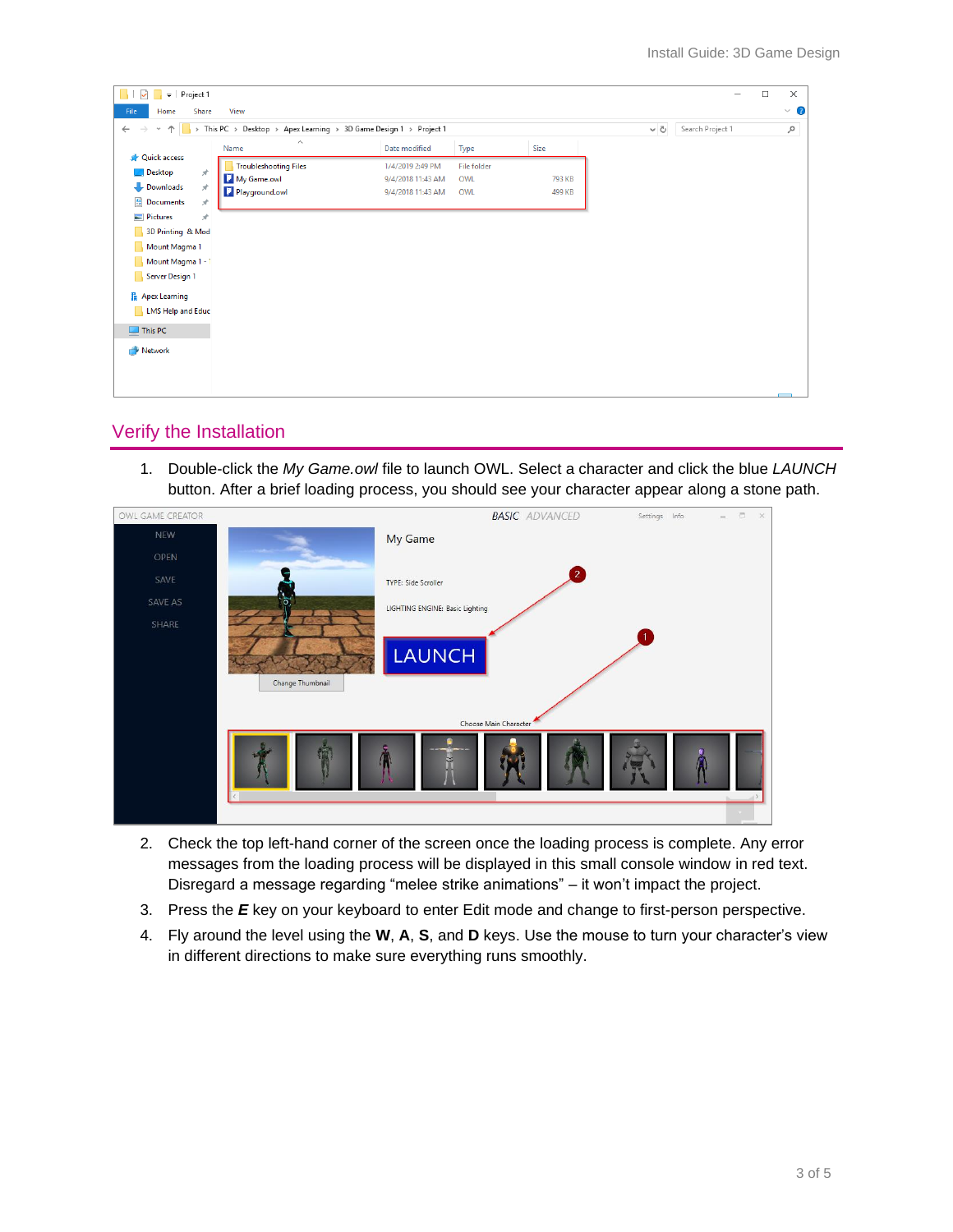

5. From the playtesting view, click the **ESC** key and select **Exit.** In the OWL game launcher window, click the X in the top-right corner of the window. Select No when prompted to save your work.

*Installation Complete! If all of the above steps worked, you have properly installed the software and content required for 3D Game Design.*

# <span id="page-3-0"></span>How to Download the Bonus Materials

Explore activities contain bonus materials that students may download from within the course.

Should you wish to install this material beforehand, follow these steps:

- 1. If open, close OWL by clicking the red X in the top right-hand corner of the window.
- 2. Download the Points Store installers from the links below.

| File           | <b>MAC</b>                                                              | <b>PC</b>                                                               |
|----------------|-------------------------------------------------------------------------|-------------------------------------------------------------------------|
| Points Store 1 | https://downloads.apexlearning.com/3D1/3D1-<br>Points Pack 1-10.1.1.dmg | https://downloads.apexlearning.com/3D1/3D1-<br>Points-Pack-1-10.1.1.exe |
| Points Store 2 | https://downloads.apexlearning.com/3D1/3D1-<br>Points Pack 2-10.1.1.dmg | https://downloads.apexlearning.com/3D1/3D1-<br>Points-Pack-2-10.1.2.exe |
| Points Store 3 | https://downloads.apexlearning.com/3D1/3D1-<br>Points_Pack_3-10.1.1.dmg | https://downloads.apexlearning.com/3D1/3D1-<br>Points-Pack-3-10.1.1.exe |
| Points Store 4 | https://downloads.apexlearning.com/3D1/3D1-<br>Points Pack 4-10.1.1.dmg | https://downloads.apexlearning.com/3D1/3D1-<br>Points-Pack-4-10.1.1.exe |

- 3. Run them one-by-one to install the bonus material.
- 4. Verify that everything installed properly by going to the desktop folder: *Apex Learning > 3D Game Design 1 > Project 1 > Game Thumbnails* where you should see a variety of thumbnails.